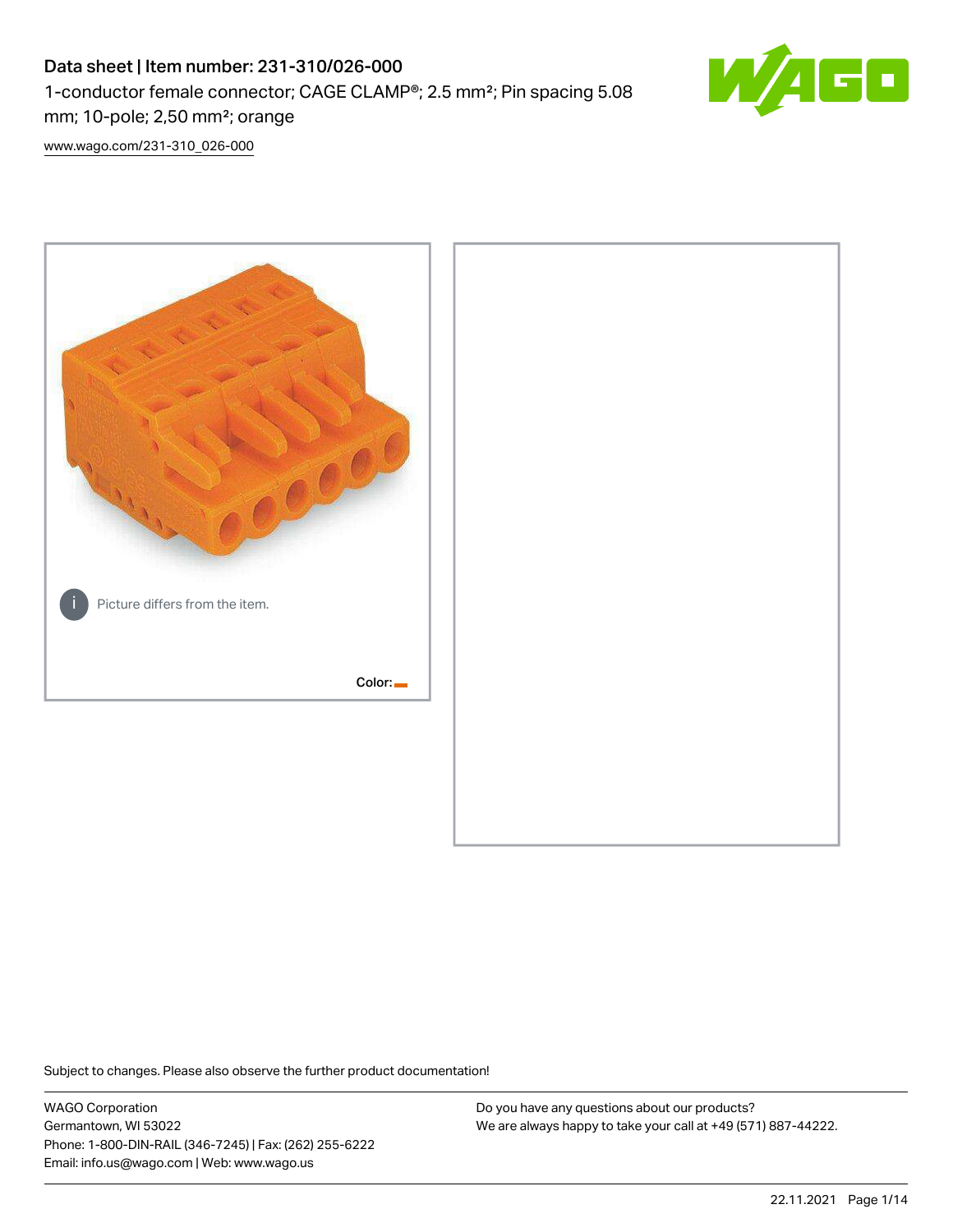

Dimensions in mm

 $L =$  (pole no. x pin spacing) + 1.5 mm

2- to 3-pole female connectors – one latch only

#### Item description

- **Universal connection for all conductor types**
- Easy cable pre-assembly and on-unit wiring via vertical and horizontal CAGE CLAMP<sup>®</sup> actuation  $\blacksquare$
- $\blacksquare$ Integrated test ports
- $\blacksquare$ With coding fingers

Subject to changes. Please also observe the further product documentation! Data

WAGO Corporation Germantown, WI 53022 Phone: 1-800-DIN-RAIL (346-7245) | Fax: (262) 255-6222 Email: info.us@wago.com | Web: www.wago.us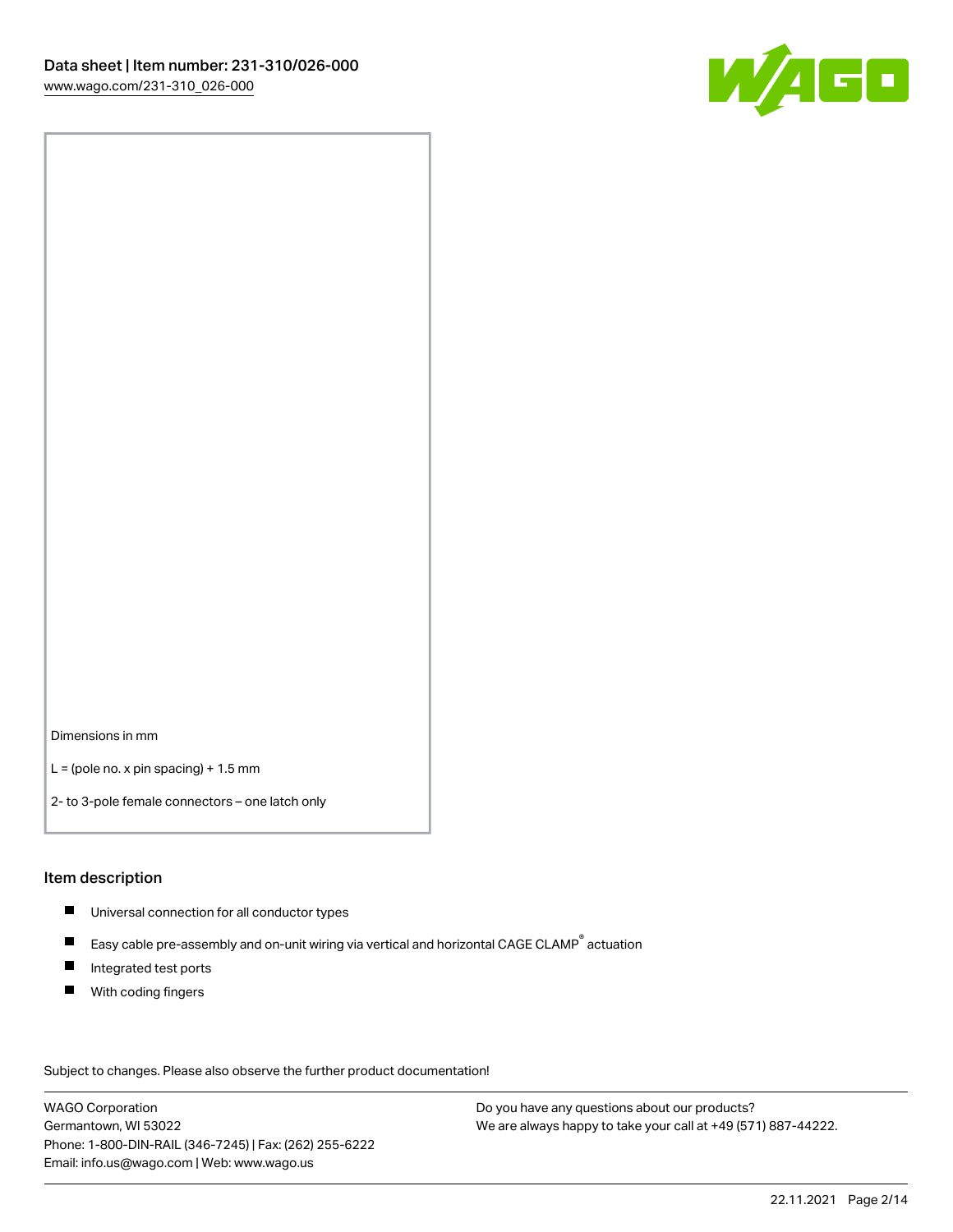

# Data Notes

| Safety information 1 | The MCS-MULTI CONNECTION SYSTEM includes connectors<br>without breaking capacity in accordance with DIN EN 61984. When<br>used as intended, these connectors must not be connected<br>/disconnected when live or under load. The circuit design should<br>ensure header pins, which can be touched, are not live when<br>unmated. |
|----------------------|-----------------------------------------------------------------------------------------------------------------------------------------------------------------------------------------------------------------------------------------------------------------------------------------------------------------------------------|
| Variants:            | Gold-plated or partially gold-plated contact surfaces<br>Other versions (or variants) can be requested from WAGO Sales or<br>configured at https://configurator.wago.com/                                                                                                                                                         |

### Electrical data

# IEC Approvals

| Ratings per                 | IEC/EN 60664-1                                                        |
|-----------------------------|-----------------------------------------------------------------------|
| Rated voltage (III / 3)     | 320 V                                                                 |
| Rated surge voltage (III/3) | 4 <sub>k</sub> V                                                      |
| Rated voltage (III/2)       | 320 V                                                                 |
| Rated surge voltage (III/2) | 4 <sub>k</sub> V                                                      |
| Nominal voltage (II/2)      | 630 V                                                                 |
| Rated surge voltage (II/2)  | 4 <sub>k</sub> V                                                      |
| Rated current               | 16 A                                                                  |
| Legend (ratings)            | $(III / 2)$ $\triangle$ Overvoltage category III / Pollution degree 2 |

# UL Approvals

| Approvals per                  | UL 1059 |
|--------------------------------|---------|
| Rated voltage UL (Use Group B) | 300 V   |
| Rated current UL (Use Group B) | 15 A    |
| Rated voltage UL (Use Group D) | 300 V   |
| Rated current UL (Use Group D) | 10 A    |

# Ratings per UL

| Rated voltage UL 1977 | 300 V |
|-----------------------|-------|
| Rated current UL 1977 |       |

### CSA Approvals

Approvals per CSA

Subject to changes. Please also observe the further product documentation!

| <b>WAGO Corporation</b>                                | Do you have any questions about our products?                 |
|--------------------------------------------------------|---------------------------------------------------------------|
| Germantown, WI 53022                                   | We are always happy to take your call at +49 (571) 887-44222. |
| Phone: 1-800-DIN-RAIL (346-7245)   Fax: (262) 255-6222 |                                                               |
| Email: info.us@wago.com   Web: www.wago.us             |                                                               |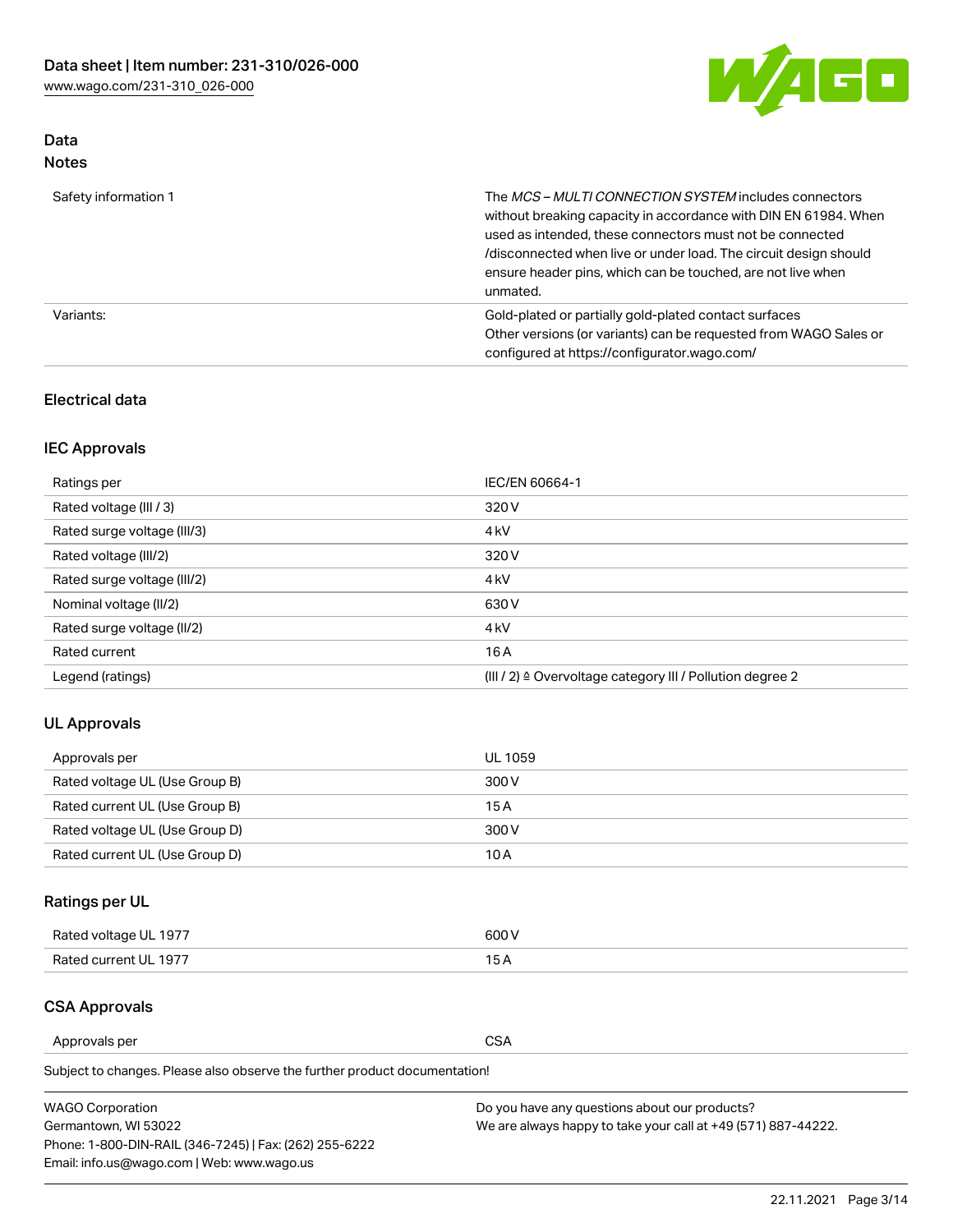[www.wago.com/231-310\\_026-000](http://www.wago.com/231-310_026-000)



| Rated voltage CSA (Use Group B) | 300 V |
|---------------------------------|-------|
| Rated current CSA (Use Group B) | 15 A  |
| Rated voltage CSA (Use Group D) | 300 V |
| Rated current CSA (Use Group D) | 10 A  |

### Connection data

| Total number of connection points | 10 |
|-----------------------------------|----|
| Total number of potentials        | 10 |
| Number of connection types        |    |
| Number of levels                  |    |

### Connection 1

| Connection technology                             | CAGE CLAMP®                             |
|---------------------------------------------------|-----------------------------------------|
| Actuation type                                    | Operating tool                          |
| Solid conductor                                   | $0.08$ 2.5 mm <sup>2</sup> / 28  12 AWG |
| Fine-stranded conductor                           | $0.082.5$ mm <sup>2</sup> / 28  12 AWG  |
| Fine-stranded conductor; with insulated ferrule   | $0.251.5$ mm <sup>2</sup>               |
| Fine-stranded conductor; with uninsulated ferrule | $0.252.5$ mm <sup>2</sup>               |
| Strip length                                      | $89$ mm / 0.31  0.35 inch               |
| Number of poles                                   | 10                                      |
| Conductor entry direction to mating direction     | 0°                                      |
|                                                   |                                         |

# Physical data

| Pin spacing | 5.08 mm / 0.2 inch    |
|-------------|-----------------------|
| Width       | 47.22 mm / 1.859 inch |
| Height      | 14.3 mm / 0.563 inch  |
| Depth       | 26.45 mm / 1.041 inch |

# Plug-in connection

| Contact type (pluggable connector) | Female connector/socket |
|------------------------------------|-------------------------|
| Connector (connection type)        | for conductor           |
| Mismating protection               | No.                     |
| Locking of plug-in connection      | Without                 |

# Material data

Color contracts and contracts of the contracts of the contracts of the contracts of the contracts of the contracts of the contracts of the contracts of the contracts of the contracts of the contracts of the contracts of th

Subject to changes. Please also observe the further product documentation! Material group I

| <b>WAGO Corporation</b>                                | Do you have any questions about our products?                 |
|--------------------------------------------------------|---------------------------------------------------------------|
| Germantown, WI 53022                                   | We are always happy to take your call at +49 (571) 887-44222. |
| Phone: 1-800-DIN-RAIL (346-7245)   Fax: (262) 255-6222 |                                                               |
| Email: info.us@wago.com   Web: www.wago.us             |                                                               |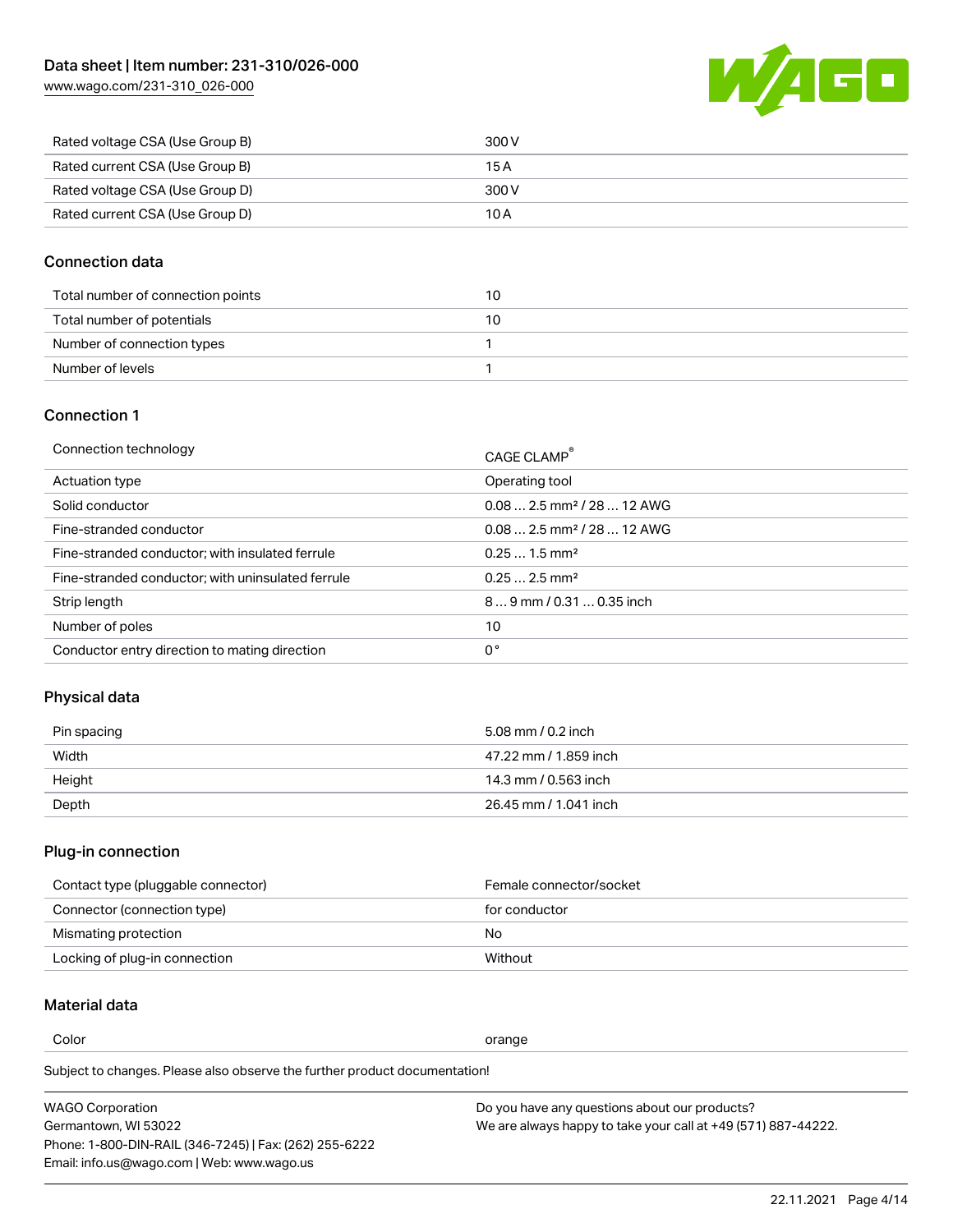[www.wago.com/231-310\\_026-000](http://www.wago.com/231-310_026-000)



| Material group              |                                   |
|-----------------------------|-----------------------------------|
| Insulation material         | Polyamide (PA66)                  |
| Flammability class per UL94 | V <sub>0</sub>                    |
| Clamping spring material    | Chrome nickel spring steel (CrNi) |
| Contact material            | Copper alloy                      |
| Contact plating             | tin-plated                        |
| Fire load                   | $0.258$ MJ                        |
| Weight                      | 18.3 <sub>g</sub>                 |
|                             |                                   |

# Environmental requirements

| Limit temperature range | $-60+85 °C$ |
|-------------------------|-------------|
|-------------------------|-------------|

### Commercial data

| Product Group         | 3 (Multi Conn. System) |
|-----------------------|------------------------|
| PU (SPU)              | 50 Stück               |
| Packaging type        | box                    |
| Country of origin     | <b>DE</b>              |
| <b>GTIN</b>           | 4044918347891          |
| Customs tariff number | 8536694040             |

# Approvals / Certificates

#### Country specific Approvals

| Logo                  | Approval                                                                   | <b>Additional Approval Text</b> | Certificate<br>name |
|-----------------------|----------------------------------------------------------------------------|---------------------------------|---------------------|
|                       | CВ<br>DEKRA Certification B.V.                                             | IEC 61984                       | NL-39756            |
|                       | <b>CSA</b><br><b>DEKRA Certification B.V.</b>                              | C22.2                           | 1466354             |
| EMA                   | <b>KEMA/KEUR</b><br>DEKRA Certification B.V.                               | EN 61984                        | 2190761.01          |
| <b>Ship Approvals</b> |                                                                            |                                 |                     |
| Logo                  | Approval                                                                   | <b>Additional Approval Text</b> | Certificate<br>name |
|                       | <b>ABS</b>                                                                 |                                 | $19 -$              |
|                       | Subject to changes. Please also observe the further product documentation! |                                 |                     |

| <b>WAGO Corporation</b>                                | Do you have any questions about our products?                 |
|--------------------------------------------------------|---------------------------------------------------------------|
| Germantown, WI 53022                                   | We are always happy to take your call at +49 (571) 887-44222. |
| Phone: 1-800-DIN-RAIL (346-7245)   Fax: (262) 255-6222 |                                                               |
| Email: info.us@wago.com   Web: www.wago.us             |                                                               |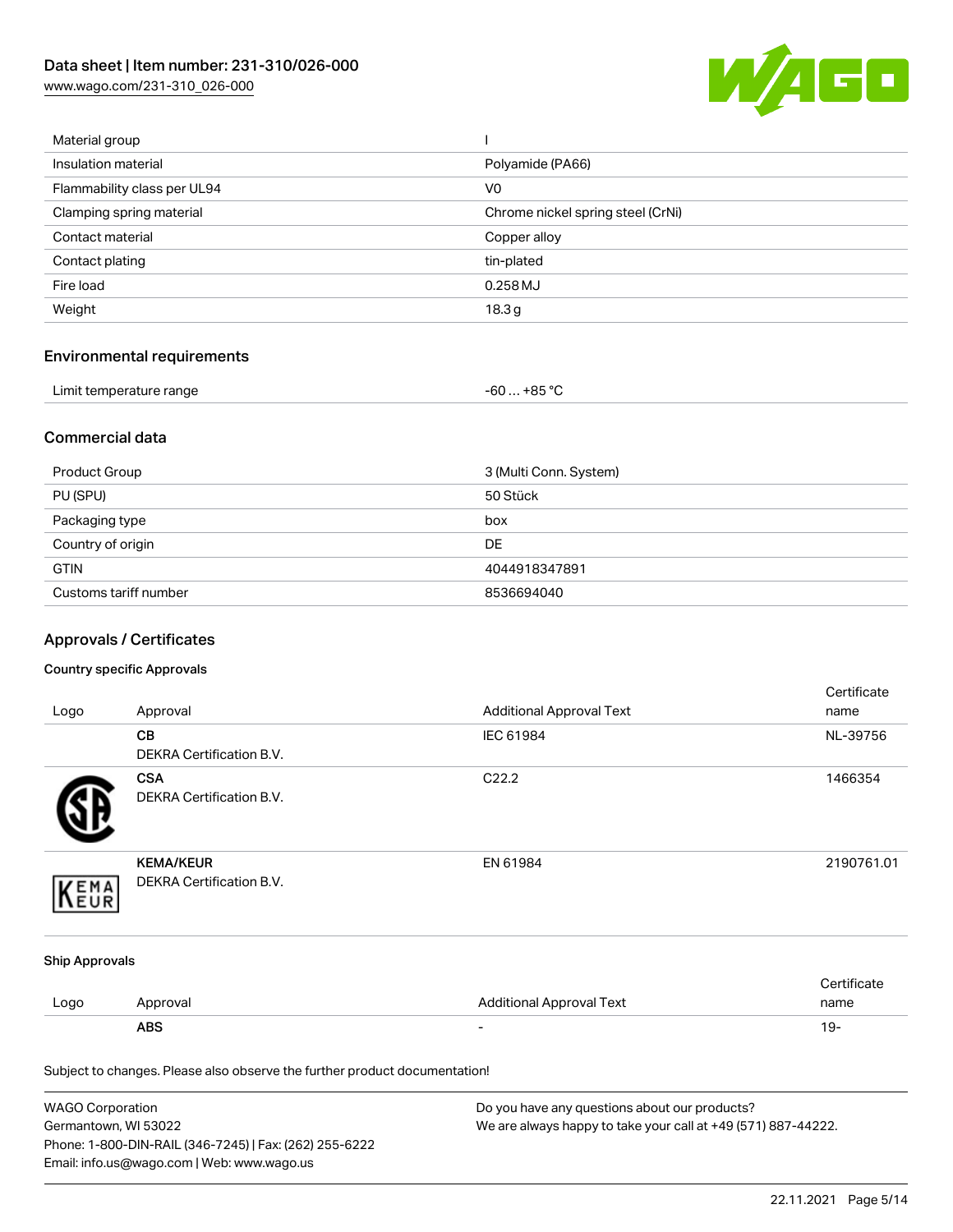

American Bureau of Shipping HG1869876-



PDA

| <b>UL-Approvals</b> |                                                                                                                      |                                 |                                  |
|---------------------|----------------------------------------------------------------------------------------------------------------------|---------------------------------|----------------------------------|
| Logo                | Approval                                                                                                             | <b>Additional Approval Text</b> | Certificate<br>name              |
|                     | UL<br>UL International Germany GmbH                                                                                  | <b>UL 1977</b>                  | E45171                           |
|                     | <b>UR</b><br>Underwriters Laboratories Inc.                                                                          | <b>UL 1059</b>                  | E45172                           |
| Counterpart         |                                                                                                                      |                                 |                                  |
|                     | Item no.231-340/001-000<br>Male header; 10-pole; THT; 1.0 x 1.0 mm solder pin; straight; pin spacing 5.08 mm; orange |                                 | www.wago.com/231-340<br>/001-000 |
|                     | Item no.231-370/001-000<br>Male header; 10-pole; THT; 1.2 x 1.2 mm solder pin; straight; pin spacing 5.08 mm; orange |                                 | www.wago.com/231-370<br>/001-000 |
|                     | Item no.231-540/001-000<br>Male header; 10-pole; THT; 1.0 x 1.0 mm solder pin; angled; pin spacing 5.08 mm; orange   |                                 | www.wago.com/231-540<br>/001-000 |
|                     | Item no.231-640/018-000<br>Male connector; 10-pole; Pin spacing 5.08 mm; snap-in mounting feet; orange               |                                 | www.wago.com/231-640<br>/018-000 |
|                     | Item no.231-640<br>Male connector; 10-pole; Pin spacing 5.08 mm; orange                                              |                                 | www.wago.com/231-640             |
|                     | Item no.231-570/001-000<br>Male header; 10-pole; THT; 1.2 x 1.2 mm solder pin; angled; pin spacing 5.08 mm; orange   |                                 | www.wago.com/231-570<br>/001-000 |
|                     | Item no.231-640/019-000<br>Male connector; 10-pole; Pin spacing 5.08 mm; mounting flange; orange                     |                                 | www.wago.com/231-640<br>/019-000 |

Subject to changes. Please also observe the further product documentation!

WAGO Corporation Germantown, WI 53022 Phone: 1-800-DIN-RAIL (346-7245) | Fax: (262) 255-6222 Email: info.us@wago.com | Web: www.wago.us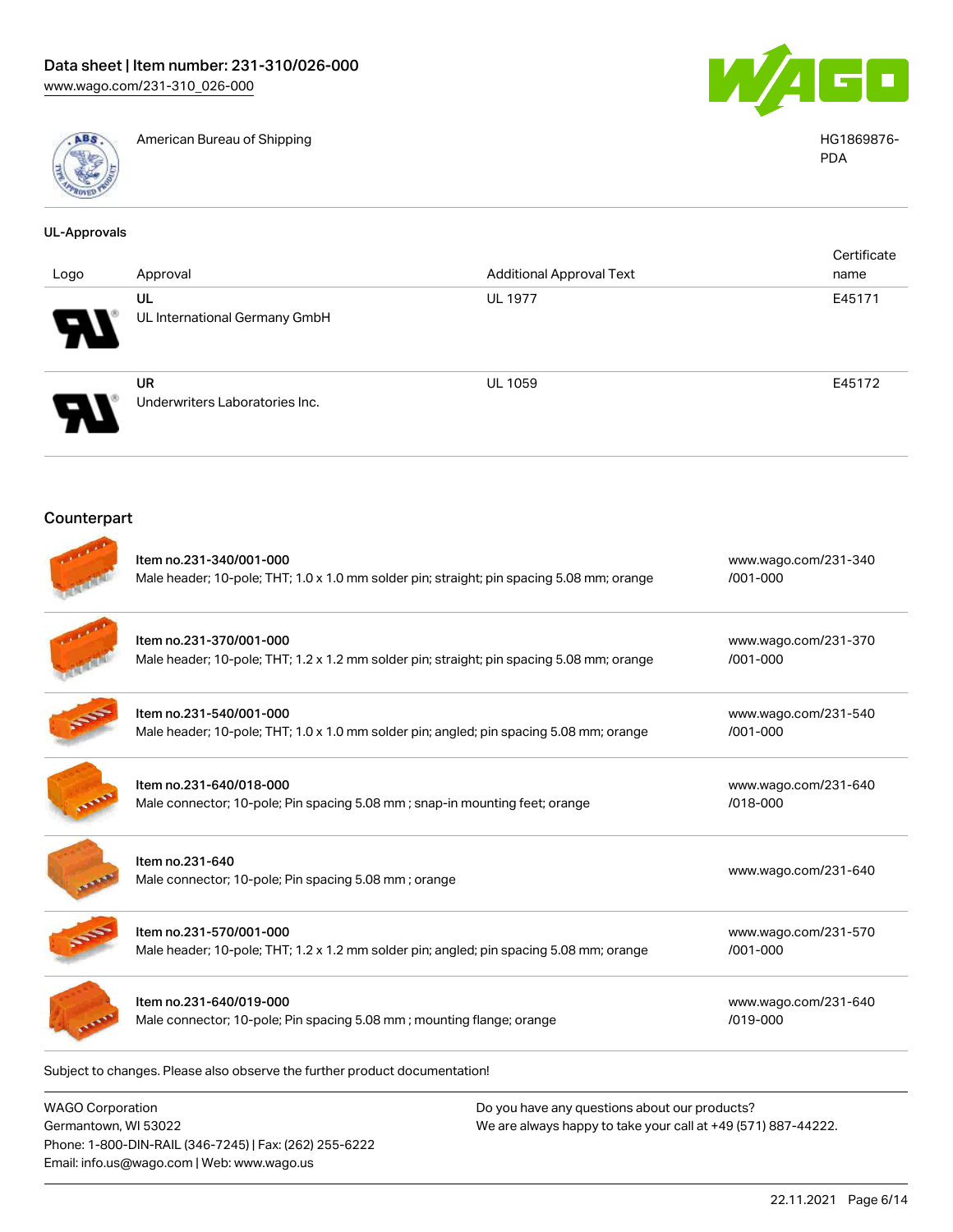

|                            | Item no.231-640/114-000<br>Male connector; 10-pole; Pin spacing 5.08 mm; snap-in flange; orange                                                                   | www.wago.com/231-640<br>/114-000 |
|----------------------------|-------------------------------------------------------------------------------------------------------------------------------------------------------------------|----------------------------------|
|                            | Item no.232-540/007-000<br>Double pin header; DIN-35 rail mounting; 10-pole; Pin spacing 5.08 mm; orange                                                          | www.wago.com/232-540<br>/007-000 |
|                            | Item no.232-370                                                                                                                                                   |                                  |
|                            | THT male header for double-deck assembly; 1.0 x 1.0 mm solder pin; angled; Pin spacing 5.08 mm;<br>10-pole; orange                                                | www.wago.com/232-370             |
|                            | <b>Optional accessories</b>                                                                                                                                       |                                  |
| <b>Testing accessories</b> |                                                                                                                                                                   |                                  |
| Testing accessories        |                                                                                                                                                                   |                                  |
|                            | Item no.: 210-136                                                                                                                                                 |                                  |
|                            | Test plug; 2 mm Ø; with 500 mm cable                                                                                                                              | www.wago.com/210-136             |
|                            | ltem no.: 231-661<br>Test plugs for female connectors; for 5 mm and 5.08 mm pin spacing; 2,50 mm <sup>2</sup> ; light gray                                        | www.wago.com/231-661             |
|                            |                                                                                                                                                                   |                                  |
| Cover<br>Cover             |                                                                                                                                                                   |                                  |
|                            |                                                                                                                                                                   |                                  |
|                            | Item no.: 231-669<br>Lockout caps; for covering unused clamping units; orange                                                                                     | www.wago.com/231-669             |
| Jumpers                    |                                                                                                                                                                   |                                  |
| Jumper                     |                                                                                                                                                                   |                                  |
|                            | Item no.: 231-905<br>Jumper; for conductor entry; 5-way; insulated; gray                                                                                          | www.wago.com/231-905             |
|                            | Item no.: 231-903                                                                                                                                                 | www.wago.com/231-903             |
|                            | Jumper; for conductor entry; 3-way; insulated; gray                                                                                                               |                                  |
|                            | Item no.: 231-907<br>Jumper; for conductor entry; 7-way; insulated; gray                                                                                          | www.wago.com/231-907             |
|                            | Item no.: 231-910                                                                                                                                                 |                                  |
|                            | Jumper; for conductor entry; 10-way; insulated; gray                                                                                                              | www.wago.com/231-910             |
|                            | Item no.: 231-902                                                                                                                                                 |                                  |
|                            | Jumper; for conductor entry; 2-way; insulated; gray                                                                                                               | www.wago.com/231-902             |
| Marking accessories        |                                                                                                                                                                   |                                  |
| Marking strip              |                                                                                                                                                                   |                                  |
|                            | Item no.: 210-331/508-103                                                                                                                                         |                                  |
|                            | Marking strips; as a DIN A4 sheet; MARKED; 1-12 (200x); Height of marker strip: 2.3 mm/0.091 in; Strip<br>length 182 mm; Horizontal marking; Self-adhesive; white | www.wago.com/210-331<br>/508-103 |

Subject to changes. Please also observe the further product documentation!

WAGO Corporation Germantown, WI 53022 Phone: 1-800-DIN-RAIL (346-7245) | Fax: (262) 255-6222 Email: info.us@wago.com | Web: www.wago.us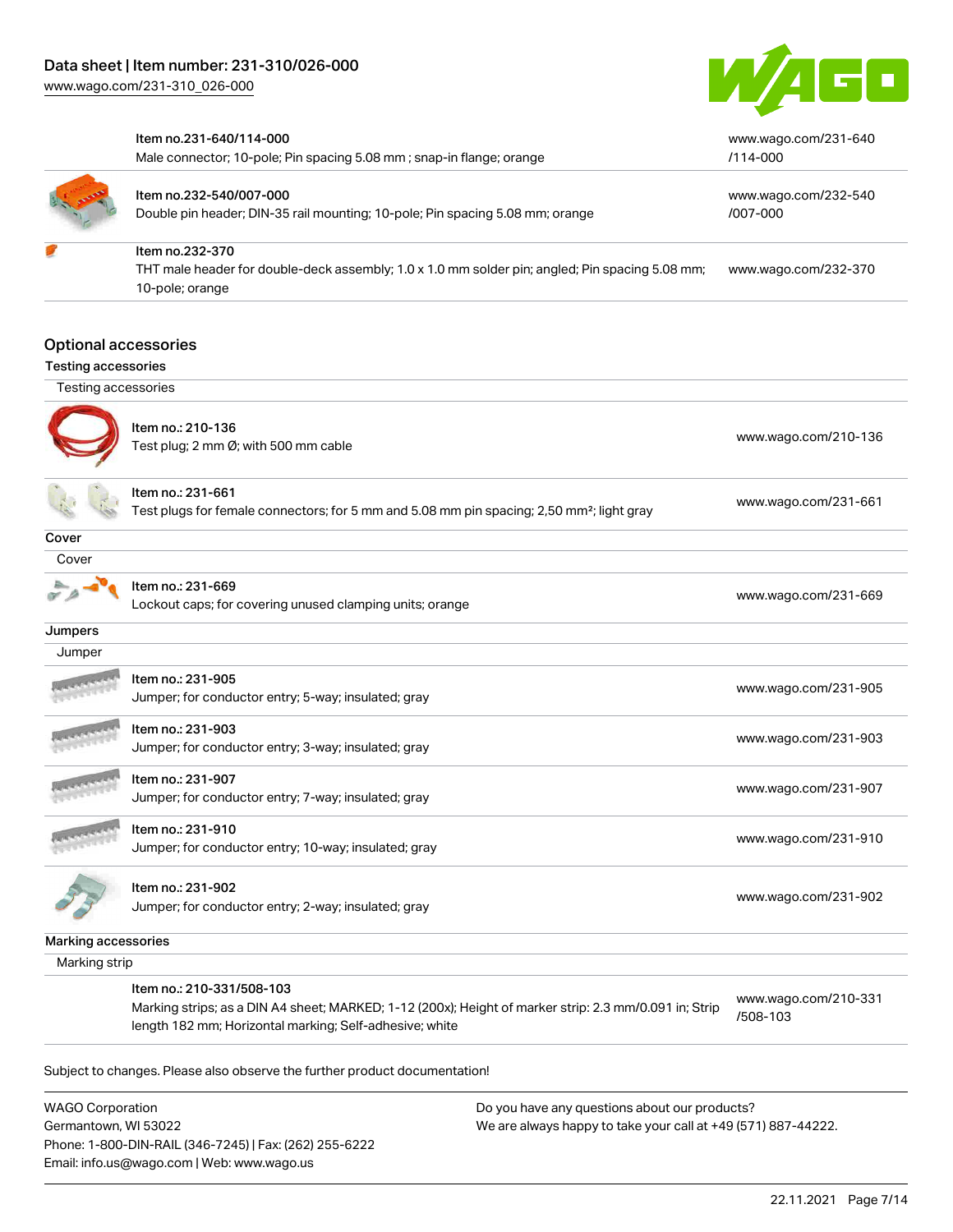



|                         | Item no.: 210-331/508-104<br>Marking strips; as a DIN A4 sheet; MARKED; 13-24 (200x); Height of marker strip: 2.3 mm/0.091 in; Strip<br>length 182 mm; Horizontal marking; Self-adhesive; white | www.wago.com/210-331<br>/508-104 |
|-------------------------|-------------------------------------------------------------------------------------------------------------------------------------------------------------------------------------------------|----------------------------------|
|                         | Item no.: 210-332/508-202<br>Marking strips; as a DIN A4 sheet; MARKED; 1-16 (160x); Height of marker strip: 3 mm; Strip length 182<br>mm; Horizontal marking; Self-adhesive; white             | www.wago.com/210-332<br>/508-202 |
|                         | Item no.: 210-332/508-204<br>Marking strips; as a DIN A4 sheet; MARKED; 17-32 (160x); Height of marker strip: 3 mm; Strip length<br>182 mm; Horizontal marking; Self-adhesive; white            | www.wago.com/210-332<br>/508-204 |
|                         | Item no.: 210-332/508-206<br>Marking strips; as a DIN A4 sheet; MARKED; 33-48 (160x); Height of marker strip: 3 mm; Strip length<br>182 mm; Horizontal marking; Self-adhesive; white            | www.wago.com/210-332<br>/508-206 |
|                         | Item no.: 210-332/508-205<br>Marking strips; as a DIN A4 sheet; MARKED; 1-32 (80x); Height of marker strip: 3 mm; Strip length 182<br>mm; Horizontal marking; Self-adhesive; white              | www.wago.com/210-332<br>/508-205 |
| <b>Tools</b>            |                                                                                                                                                                                                 |                                  |
| Operating tool          |                                                                                                                                                                                                 |                                  |
|                         | Item no.: 209-130<br>Operating tool; suitable for 264, 280 and 281 Series; 1-way; of insulating material; white                                                                                 | www.wago.com/209-130             |
|                         | Item no.: 209-132<br>Operating tool; for connecting comb-style jumper bar; 2-way; of insulating material                                                                                        | www.wago.com/209-132             |
|                         | Item no.: 231-159<br>Operating tool; natural                                                                                                                                                    | www.wago.com/231-159             |
|                         | Item no.: 231-231<br>Combination operating tool; red                                                                                                                                            | www.wago.com/231-231             |
|                         | Item no.: 231-131<br>Operating tool; made of insulating material; 1-way; loose; white                                                                                                           | www.wago.com/231-131             |
|                         | Item no.: 231-291<br>Operating tool; made of insulating material; 1-way; loose; red                                                                                                             | www.wago.com/231-291             |
|                         | Item no.: 280-432<br>Operating tool; made of insulating material; 2-way; white                                                                                                                  | www.wago.com/280-432             |
|                         | Item no.: 280-434<br>Operating tool; made of insulating material; 4-way                                                                                                                         | www.wago.com/280-434             |
|                         | Item no.: 280-437<br>Operating tool; made of insulating material; 7-way                                                                                                                         | www.wago.com/280-437             |
|                         | Item no.: 280-440<br>Operating tool; made of insulating material; 10-way                                                                                                                        | www.wago.com/280-440             |
|                         | Subject to changes. Please also observe the further product documentation!                                                                                                                      |                                  |
| <b>WAGO Corporation</b> | Do you have any questions about our products?                                                                                                                                                   |                                  |
|                         |                                                                                                                                                                                                 |                                  |

Germantown, WI 53022 Phone: 1-800-DIN-RAIL (346-7245) | Fax: (262) 255-6222 Email: info.us@wago.com | Web: www.wago.us

We are always happy to take your call at +49 (571) 887-44222.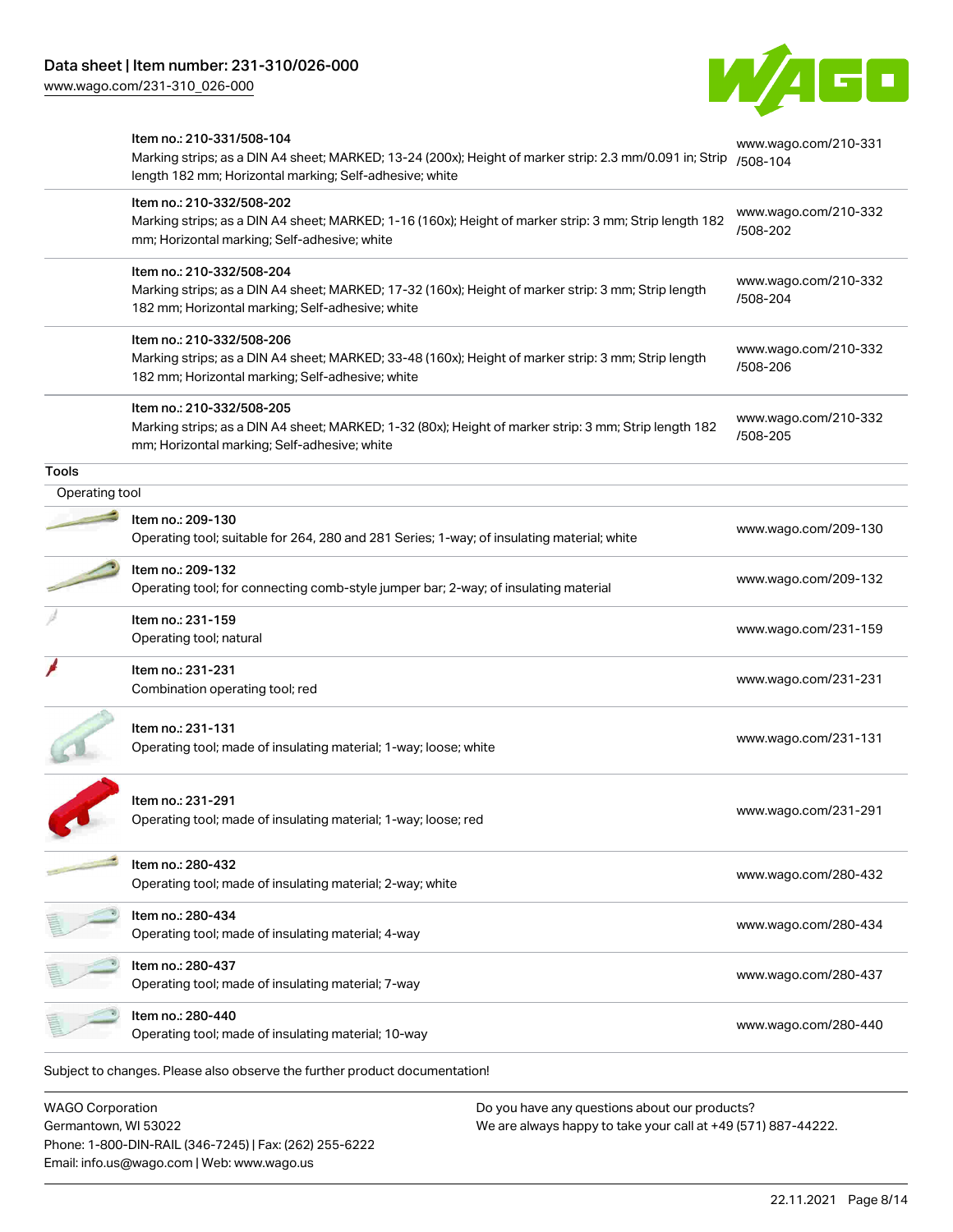[www.wago.com/231-310\\_026-000](http://www.wago.com/231-310_026-000)



|                       | Item no.: 280-435<br>Operating tool; made of insulating material; 5-way; gray                                           | www.wago.com/280-435 |
|-----------------------|-------------------------------------------------------------------------------------------------------------------------|----------------------|
|                       | Item no.: 280-436<br>Operating tool; made of insulating material; 6-way                                                 | www.wago.com/280-436 |
|                       | Item no.: 280-438<br>Operating tool; made of insulating material; 8-way                                                 | www.wago.com/280-438 |
|                       | Item no.: 280-433<br>Operating tool; made of insulating material; 3-way                                                 | www.wago.com/280-433 |
| Insulations stops     |                                                                                                                         |                      |
| Insulation stop       |                                                                                                                         |                      |
|                       | Item no.: 231-672<br>Insulation stop; 0.75 - 1 mm <sup>2</sup> ; dark gray                                              | www.wago.com/231-672 |
|                       | Item no.: 231-670<br>Insulation stop; 0.08-0.2 mm <sup>2</sup> / 0.2 mm <sup>2</sup> "s"; white                         | www.wago.com/231-670 |
|                       | Item no.: 231-671<br>Insulation stop; 0.25 - 0.5 mm <sup>2</sup> ; light gray                                           | www.wago.com/231-671 |
| Strain relief         |                                                                                                                         |                      |
| Strain relief housing |                                                                                                                         |                      |
|                       | Item no.: 232-640<br>Strain relief housing; orange                                                                      | www.wago.com/232-640 |
| <b>Ferrules</b>       |                                                                                                                         |                      |
| Ferrule               |                                                                                                                         |                      |
|                       | Item no.: 216-101<br>Ferrule; Sleeve for 0.5 mm <sup>2</sup> / AWG 22; uninsulated; electro-tin plated; silver-colored  | www.wago.com/216-101 |
| ĩ                     | Item no.: 216-104<br>Ferrule; Sleeve for 1.5 mm <sup>2</sup> / AWG 16; uninsulated; electro-tin plated; silver-colored  | www.wago.com/216-104 |
|                       | Item no.: 216-106<br>Ferrule; Sleeve for 2.5 mm <sup>2</sup> / AWG 14; uninsulated; electro-tin plated; silver-colored  | www.wago.com/216-106 |
|                       | Item no.: 216-102<br>Ferrule; Sleeve for 0.75 mm <sup>2</sup> / AWG 20; uninsulated; electro-tin plated; silver-colored | www.wago.com/216-102 |
| Ť.                    | Item no.: 216-103<br>Ferrule; Sleeve for 1 mm <sup>2</sup> / AWG 18; uninsulated; electro-tin plated                    | www.wago.com/216-103 |
|                       | Item no.: 216-123                                                                                                       |                      |
|                       | Subject to changes. Please also observe the further product documentation!                                              |                      |

WAGO Corporation Germantown, WI 53022 Phone: 1-800-DIN-RAIL (346-7245) | Fax: (262) 255-6222 Email: info.us@wago.com | Web: www.wago.us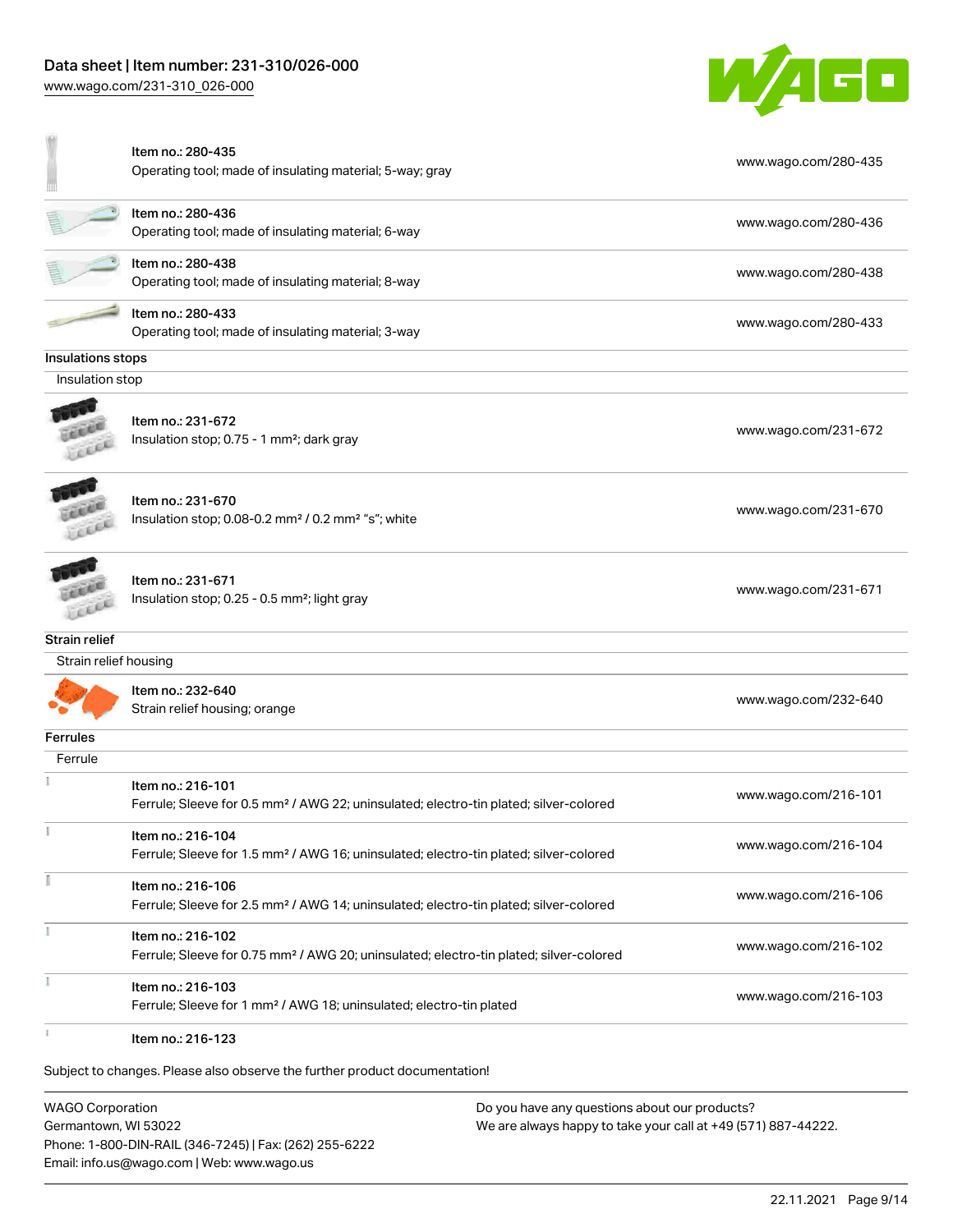Germantown, WI 53022

Phone: 1-800-DIN-RAIL (346-7245) | Fax: (262) 255-6222

Email: info.us@wago.com | Web: www.wago.us



Ferrule; Sleeve for 1 mm² / AWG 18; uninsulated; electro-tin plated; silver-colored [www.wago.com/216-123](http://www.wago.com/216-123)

| ž. | Item no.: 216-122<br>Ferrule; Sleeve for 0.75 mm <sup>2</sup> / AWG 20; uninsulated; electro-tin plated; silver-colored                                                                           | www.wago.com/216-122 |
|----|---------------------------------------------------------------------------------------------------------------------------------------------------------------------------------------------------|----------------------|
| ă. | Item no.: 216-124<br>Ferrule; Sleeve for 1.5 mm <sup>2</sup> / AWG 16; uninsulated; electro-tin plated                                                                                            | www.wago.com/216-124 |
|    | Item no.: 216-142<br>Ferrule; Sleeve for 0.75 mm <sup>2</sup> / 18 AWG; uninsulated; electro-tin plated; electrolytic copper; gastight<br>crimped; acc. to DIN 46228, Part 1/08.92                | www.wago.com/216-142 |
|    | Item no.: 216-132<br>Ferrule; Sleeve for 0.34 mm <sup>2</sup> / AWG 24; uninsulated; electro-tin plated                                                                                           | www.wago.com/216-132 |
| ī. | Item no.: 216-121<br>Ferrule; Sleeve for 0.5 mm <sup>2</sup> / AWG 22; uninsulated; electro-tin plated; silver-colored                                                                            | www.wago.com/216-121 |
|    | Item no.: 216-143<br>Ferrule; Sleeve for 1 mm <sup>2</sup> / AWG 18; uninsulated; electro-tin plated; electrolytic copper; gastight<br>crimped; acc. to DIN 46228, Part 1/08.92                   | www.wago.com/216-143 |
|    | Item no.: 216-131<br>Ferrule; Sleeve for 0.25 mm <sup>2</sup> / AWG 24; uninsulated; electro-tin plated; silver-colored                                                                           | www.wago.com/216-131 |
|    | Item no.: 216-141<br>Ferrule; Sleeve for 0.5 mm <sup>2</sup> / 20 AWG; uninsulated; electro-tin plated; electrolytic copper; gastight<br>crimped; acc. to DIN 46228, Part 1/08.92                 | www.wago.com/216-141 |
| s. | Item no.: 216-152<br>Ferrule; Sleeve for 0.34 mm <sup>2</sup> / AWG 24; uninsulated; electro-tin plated                                                                                           | www.wago.com/216-152 |
| h  | Item no.: 216-203<br>Ferrule; Sleeve for 1 mm <sup>2</sup> / AWG 18; insulated; electro-tin plated; red                                                                                           | www.wago.com/216-203 |
|    | Item no.: 216-202<br>Ferrule; Sleeve for 0.75 mm <sup>2</sup> / 18 AWG; insulated; electro-tin plated; gray                                                                                       | www.wago.com/216-202 |
|    | Item no.: 216-151<br>Ferrule; Sleeve for 0.25 mm <sup>2</sup> / AWG 24; uninsulated; electro-tin plated                                                                                           | www.wago.com/216-151 |
| 1  | Item no.: 216-204<br>Ferrule; Sleeve for 1.5 mm <sup>2</sup> / AWG 16; insulated; electro-tin plated; black                                                                                       | www.wago.com/216-204 |
|    | Item no.: 216-144<br>Ferrule; Sleeve for 1.5 mm <sup>2</sup> / AWG 16; uninsulated; electro-tin plated; electrolytic copper; gastight<br>crimped; acc. to DIN 46228, Part 1/08.92; silver-colored | www.wago.com/216-144 |
|    | Item no.: 216-201<br>Ferrule; Sleeve for 0.5 mm <sup>2</sup> / 20 AWG; insulated; electro-tin plated; white                                                                                       | www.wago.com/216-201 |
| ٠  | Item no.: 216-223<br>Ferrule; Sleeve for 1 mm <sup>2</sup> / AWG 18; insulated; electro-tin plated; red                                                                                           | www.wago.com/216-223 |
|    | Item no.: 216-241<br>Ferrule; Sleeve for 0.5 mm <sup>2</sup> / 20 AWG; insulated; electro-tin plated; electrolytic copper; gastight                                                               | www.wago.com/216-241 |
|    | Subject to changes. Please also observe the further product documentation!                                                                                                                        |                      |
|    | <b>WAGO Corporation</b><br>Do you have any questions about our products?                                                                                                                          |                      |

We are always happy to take your call at +49 (571) 887-44222.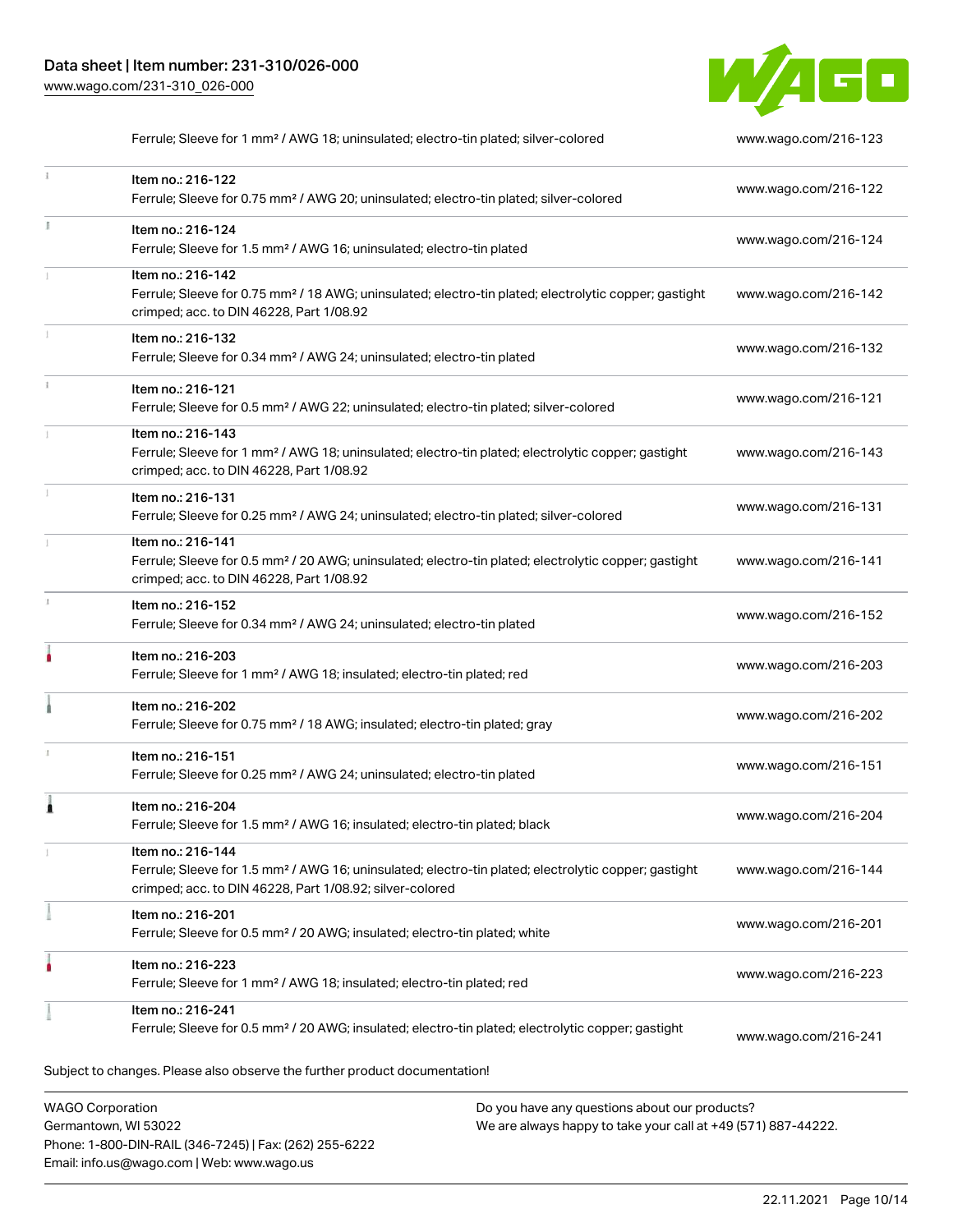# Data sheet | Item number: 231-310/026-000

[www.wago.com/231-310\\_026-000](http://www.wago.com/231-310_026-000)



crimped; acc. to DIN 46228, Part 4/09.90; white

|                                   | Subject to changes. Please also observe the further product documentation!                                                                                                                              |            |                      |                      |  |
|-----------------------------------|---------------------------------------------------------------------------------------------------------------------------------------------------------------------------------------------------------|------------|----------------------|----------------------|--|
|                                   | <b>Additional Information</b><br>Technical explanations                                                                                                                                                 | 2019 Apr 3 | pdf                  | Download             |  |
| <b>Downloads</b><br>Documentation |                                                                                                                                                                                                         |            |                      |                      |  |
| ı                                 | Item no.: 216-302<br>Ferrule; Sleeve for 0.34 mm <sup>2</sup> / 22 AWG; insulated; electro-tin plated; light turquoise                                                                                  |            |                      | www.wago.com/216-302 |  |
|                                   | Item no.: 216-322<br>Ferrule; Sleeve for 0.34 mm <sup>2</sup> / 22 AWG; insulated; electro-tin plated; green                                                                                            |            |                      | www.wago.com/216-322 |  |
|                                   | Item no.: 216-321<br>Ferrule; Sleeve for 0.25 mm <sup>2</sup> / AWG 24; insulated; electro-tin plated; yellow                                                                                           |            |                      | www.wago.com/216-321 |  |
|                                   | Item no.: 216-301<br>Ferrule; Sleeve for 0.25 mm <sup>2</sup> / AWG 24; insulated; electro-tin plated; yellow                                                                                           |            |                      | www.wago.com/216-301 |  |
|                                   | Item no.: 216-262<br>Ferrule; Sleeve for 0.75 mm <sup>2</sup> / 18 AWG; insulated; electro-tin plated; electrolytic copper; gastight<br>crimped; acc. to DIN 46228, Part 4/09.90; gray                  |            |                      | www.wago.com/216-262 |  |
| £                                 | Item no.: 216-284<br>Ferrule; Sleeve for 1.5 mm <sup>2</sup> / AWG 16; insulated; electro-tin plated; electrolytic copper; gastight<br>crimped; acc. to DIN 46228, Part 4/09.90; black                  |            | www.wago.com/216-284 |                      |  |
| 1                                 | Item no.: 216-264<br>Ferrule; Sleeve for 1.5 mm <sup>2</sup> / AWG 16; insulated; electro-tin plated; electrolytic copper; gastight<br>crimped; acc. to DIN 46228, Part 4/09.90; black                  |            | www.wago.com/216-264 |                      |  |
|                                   | Item no.: 216-263<br>Ferrule; Sleeve for 1 mm <sup>2</sup> / AWG 18; insulated; electro-tin plated; electrolytic copper; gastight crimped; www.wago.com/216-263<br>acc. to DIN 46228, Part 4/09.90; red |            |                      |                      |  |
| Â                                 | Item no.: 216-244<br>Ferrule; Sleeve for 1.5 mm <sup>2</sup> / AWG 16; insulated; electro-tin plated; electrolytic copper; gastight<br>crimped; acc. to DIN 46228, Part 4/09.90; black                  |            |                      | www.wago.com/216-244 |  |
| ٥                                 | Item no.: 216-243<br>Ferrule; Sleeve for 1 mm <sup>2</sup> / AWG 18; insulated; electro-tin plated; electrolytic copper; gastight crimped; www.wago.com/216-243<br>acc. to DIN 46228, Part 4/09.90; red |            |                      |                      |  |
| 1                                 | Item no.: 216-224<br>Ferrule; Sleeve for 1.5 mm <sup>2</sup> / AWG 16; insulated; electro-tin plated; black                                                                                             |            |                      | www.wago.com/216-224 |  |
|                                   | Item no.: 216-221<br>Ferrule; Sleeve for 0.5 mm <sup>2</sup> / 20 AWG; insulated; electro-tin plated; white                                                                                             |            |                      | www.wago.com/216-221 |  |
|                                   | Item no.: 216-222<br>Ferrule; Sleeve for 0.75 mm <sup>2</sup> / 18 AWG; insulated; electro-tin plated; gray                                                                                             |            |                      | www.wago.com/216-222 |  |
|                                   | Item no.: 216-242<br>Ferrule; Sleeve for 0.75 mm <sup>2</sup> / 18 AWG; insulated; electro-tin plated; electrolytic copper; gastight<br>crimped; acc. to DIN 46228, Part 4/09.90; gray                  |            |                      | www.wago.com/216-242 |  |

WAGO Corporation Germantown, WI 53022 Phone: 1-800-DIN-RAIL (346-7245) | Fax: (262) 255-6222 Email: info.us@wago.com | Web: www.wago.us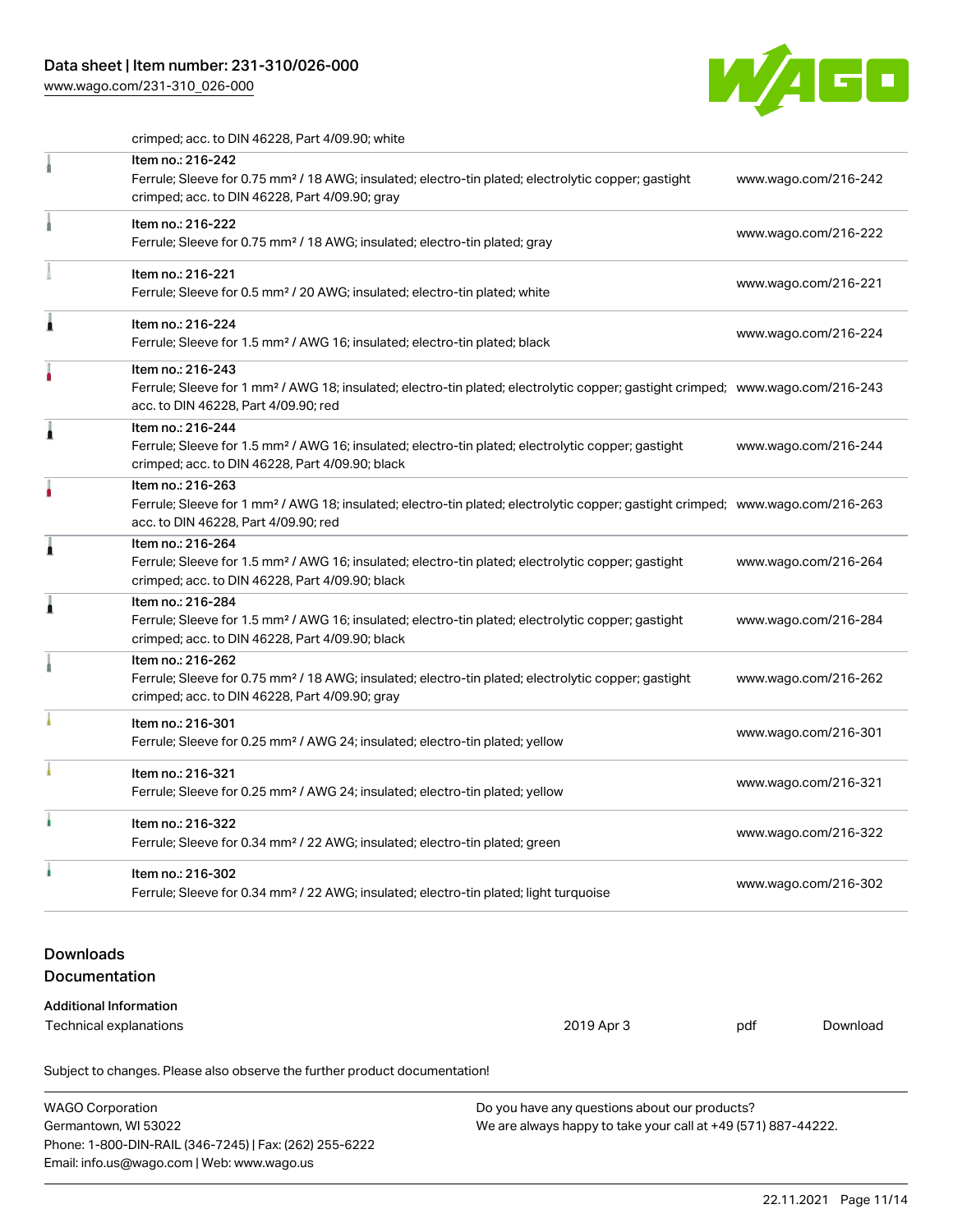

| <b>CAD files</b>                                                                                                                                                                     |            |          |
|--------------------------------------------------------------------------------------------------------------------------------------------------------------------------------------|------------|----------|
| <b>CAD</b> data                                                                                                                                                                      |            |          |
| 2D/3D Models 231-310/026-000                                                                                                                                                         | <b>URL</b> | Download |
| CAE data                                                                                                                                                                             |            |          |
| EPLAN Data Portal 231-310/026-000                                                                                                                                                    | <b>URL</b> | Download |
| ZUKEN Portal 231-310/026-000                                                                                                                                                         | <b>URL</b> | Download |
| EPLAN Data Portal 231-310/026-000                                                                                                                                                    | <b>URL</b> | Download |
| <b>Environmental Product Compliance</b>                                                                                                                                              |            |          |
| <b>Compliance Search</b>                                                                                                                                                             |            |          |
| Environmental Product Compliance 231-310/026-000<br>1-conductor female connector; CAGE CLAMP®; 2.5 mm <sup>2</sup> ; Pin spacing 5.08 mm; 10-<br>pole; 2,50 mm <sup>2</sup> ; orange | <b>URL</b> | Download |

#### Installation Notes



Inserting a conductor via 3.5 mm screwdriver – CAGE CLAMP® actuation parallel to conductor entry.



Inserting a conductor via 3.5 mm screwdriver – CAGE CLAMP® actuation perpendicular to conductor entry.



Inserting a conductor into CAGE CLAMP® unit via operating lever (231-291).

Subject to changes. Please also observe the further product documentation!

WAGO Corporation Germantown, WI 53022 Phone: 1-800-DIN-RAIL (346-7245) | Fax: (262) 255-6222 Email: info.us@wago.com | Web: www.wago.us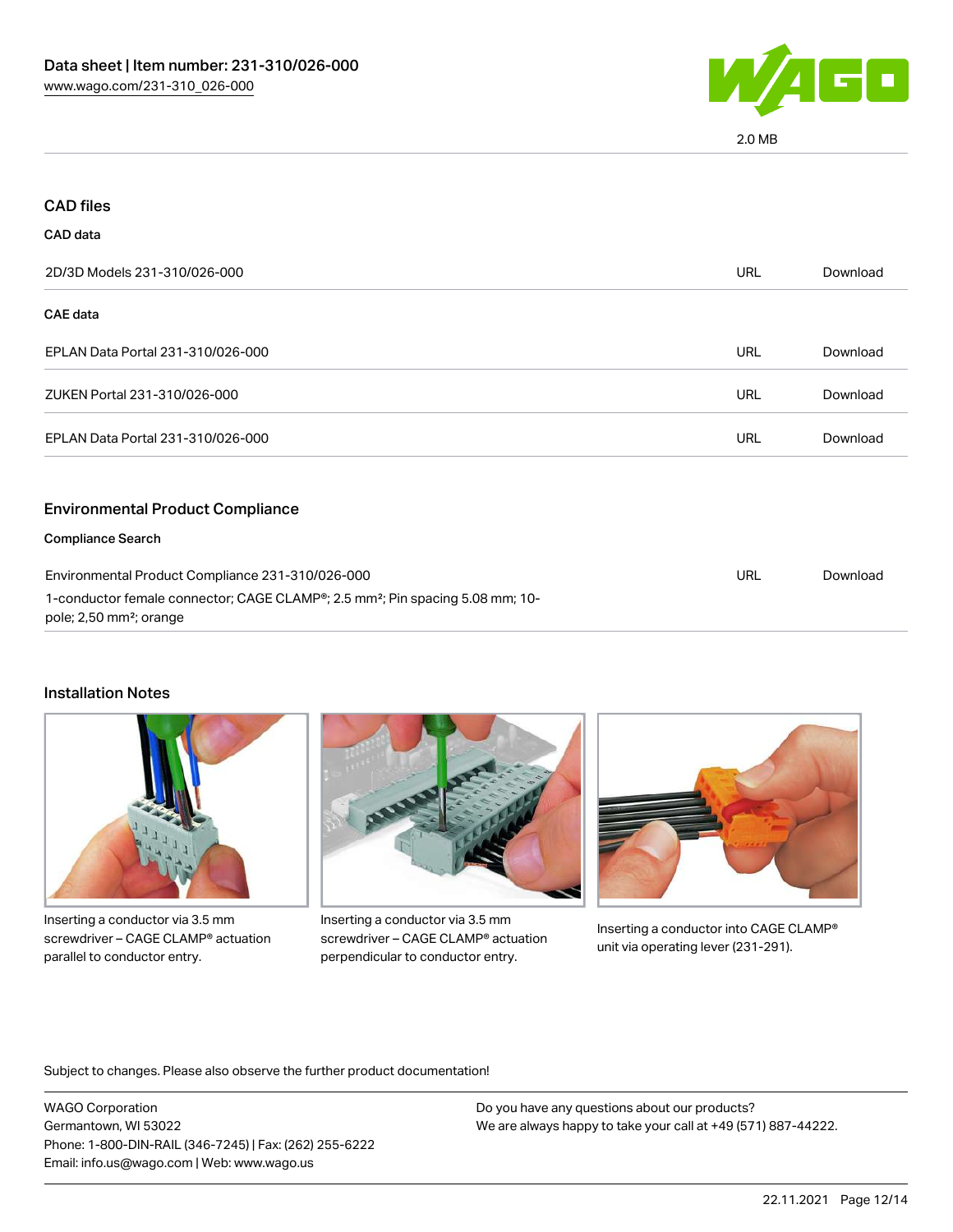



Inserting a conductor via operating tool.



Coding a female connector by removing coding finger(s).



Testing – female connector with CAGE CLAMP®

Integrated test ports for testing perpendicular to conductor entry via 2 or 2.3 mm Ø test plug

#### Installation

Subject to changes. Please also observe the further product documentation!

WAGO Corporation Germantown, WI 53022 Phone: 1-800-DIN-RAIL (346-7245) | Fax: (262) 255-6222 Email: info.us@wago.com | Web: www.wago.us